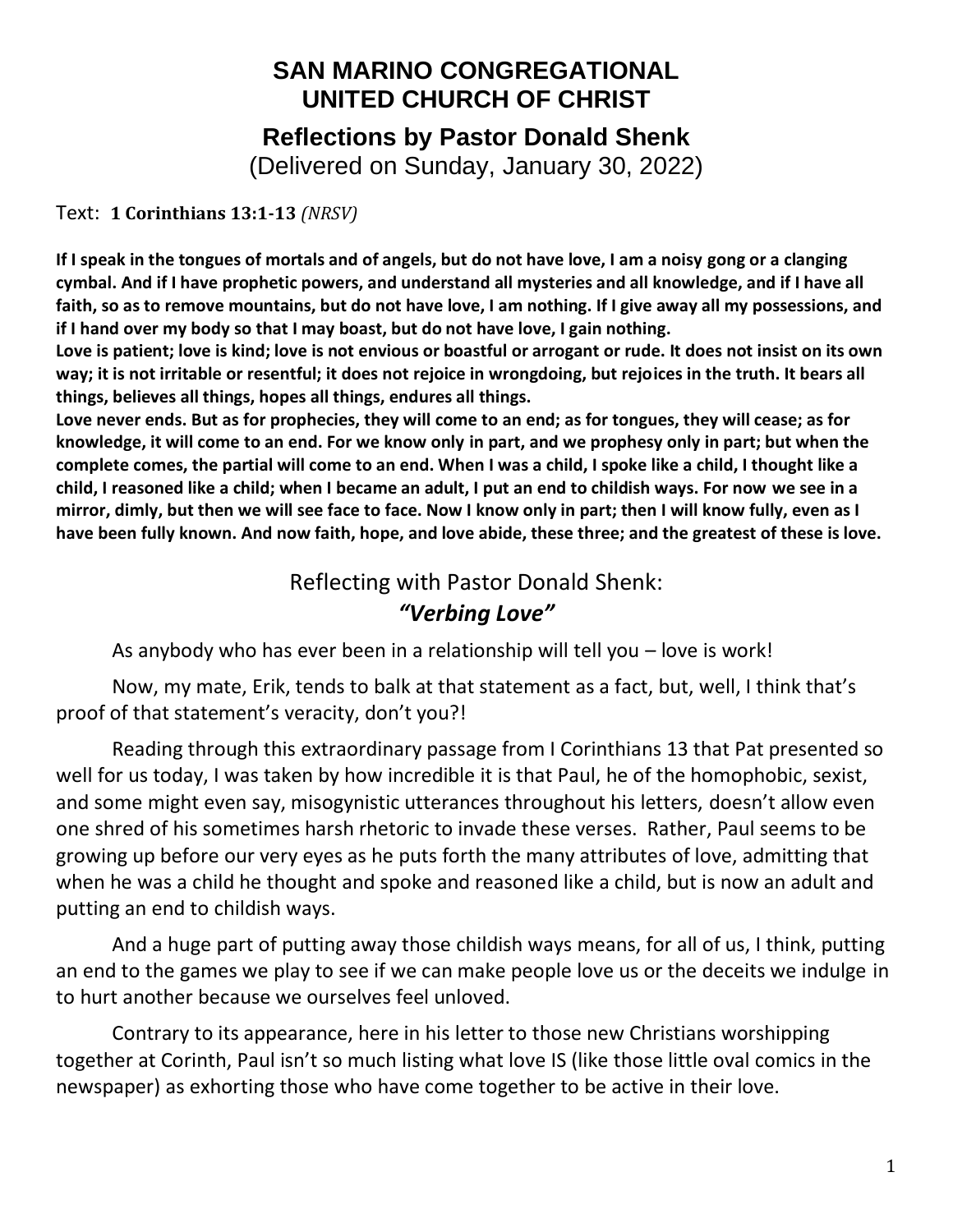Rather than seeing love as a noun, in fact, I think Paul is verbing the word Love to bring to the forefront of their consciousness AND ours, how we can show love in order to strengthen our community and bring about the kin-dom of God as Christ exemplified throughout his life here on earth.

And, yes, "verbing" is an actual word found in the dictionary, meaning the conversion of nouns into verbs, which writer Chi Luu tells us is "not actually a new phenomenon…[but one which] linguistic nerds call denominalization [and that which] Benjamin Franklin preferred to call "awkward and abominable."

But the verbing of the word LOVE can be justified not only through the words of Paul, but through the many ways in which love can be seen in action throughout the lives of those who are verbing love every day.

John Ruegg is 83 years old and lives alone. His wife, Joan, who is around the same age, lives about 20 miles away because she is confined to a bed with Alzheimer's disease. Every other day, in a ritual carried out thousands of times around the country, John leaves his house at about 10:00 A.M., gets in his car, drives the 20 miles, and spends the day with his wife even though she now no longer recognizes him. It is a habit, he says, that he has practiced for more than six years. Asked why he visits his wife three times a week, shares meals with her, reads the Bible to her, and holds her hand, John bows his head slowly and then, with tears in his eyes, looks up and says, "Because I love her and she loves me."

That's the kind of love Paul is talking about here in Corinthians and it's the kind of love that goes beyond anything we as humans could show without the love of God in our hearts.

Gert Dunn is 86 years old and attends church every Sunday. She needs assistance to get out of a chair yet is involved in evangelism efforts at her church. Every morning, Gert pulls out her prayer list and prays, by name, for people's needs. Then, once a week, she sends a handwritten prayer card to the people on the list letting them know they are cared for and loved by God.

This is the kind of church WE are part of, you know. There are any number of you sitting out there right now that practice this verbing love – sending cards, making phone calls, listening deeply and caring profoundly. And when a church like ours practices that kind of love, and works at showing the kind of love Paul talks about in his letter, we remain a vibrant, active, and alive church even when the pandemic lowers our numbers and we look around to see fewer faces in our pews than we used to.

As the wonderful Dr. Bruce Epperly writes so insightfully, "Fidelity to God and fulfilling God's message is not a matter of achievement or giftedness or signs and wonders, but love that is revealed in day-to-day actions. Love that is patient, kind, sacrificial, and compassionate. This love, commended in I Corinthians 13, is fallible, recognizes its limitations, leaves room for growth, and trusts God's larger vision as we construct our own visions. Healthy love is openended: it does not assume it knows everything or understands reality fully; it makes room for